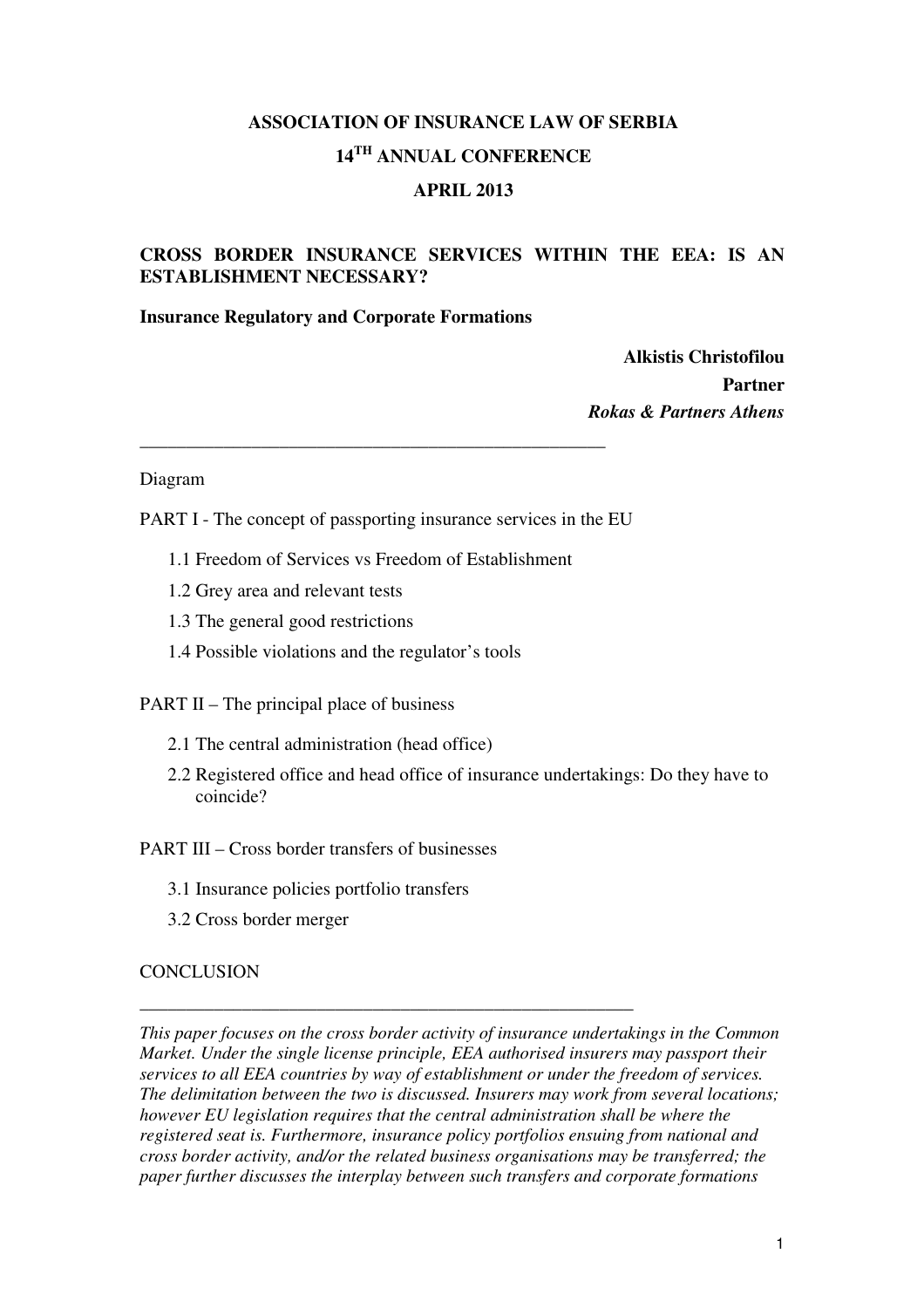*and transformations provided under EU law, recently explored by undertakings, on the example of cross border merger.* 

# **PART I – The concept of passporting insurance services in the EU**

# **1.1 Freedom of Services and Freedom of Establishment**

The freedom of establishment, set out in Article 49 (ex Article 43 TEC) of the Treaty and the freedom to provide cross border services, set out in Article 56 (ex Article 49 TEC), are two of the "fundamental freedoms" which are central to the effective functioning of the EU internal market.

The taking-up and pursuit of direct insurance is subject to prior authorisation. Authorisation is sought from the authorities of the home Member State; it is valid for the entire European Union (EU) - literally for the entire European Economic Area  $(EEA)^1$ , and allows the insurance company to carry on business throughout this area, under either the right of establishment or the freedom to provide services.

More specifically, the Third Council Directives  $92/49/EEC^2$  and  $92/96/EEC^3$ completed the establishment of the single market in the insurance sector. They introduced a single system for the authorisation and financial supervision of insurance undertakings by the Member State in which they have their head office (the home Member State). Such authorisation issued by the home Member State enables an insurance undertaking to carry on its insurance business anywhere in the European Union (more specifically, in the whole European Economic Area), either on the basis of the rules on establishment ("FoE"), i.e. by opening agencies or branches in any other Member State, or under the rules on the freedom to provide services ("FoS"). In the latter case, the insurance undertaking may work through the internet, or via a small non permanent office, or by authorizing specific persons in the host Member State as will be discussed below.

Financial supervision is the responsibility of the home Member State's supervisory authority, which must monitor the insurance company's business within the home Member State and across its borders within the EEA territory, and, most importantly, its state of solvency. It must also ensure the existence of technical provisions, sound administrative and accounting procedures and adequate internal control mechanisms.

Where it carries on business in another Member State, the insurance undertaking must comply with the conditions by which, for reasons of the general good, such business must be conducted in the host Member State<sup>4</sup>.

<sup>&</sup>lt;sup>1</sup> The European Economic Area comprises the countries of the European Union (EU), plus Iceland, Liechtenstein and Norway.

Council Directive 92/49/EEC of 18 June 1992 on the coordination of laws, regulations and administrative provisions relating to direct insurance other than life assurance and amending Directives

<sup>73/239/</sup>EEC and 88/357/EEC (third non-life insurance Directive), OJ L 228, 11.8.1992, p. 1–23 3 Council Directive 92/96/EEC of 10 November 1992 on the coordination of laws, regulations and administrative provisions relating to direct life assurance and amending Directives 79/267/EEC and 90/619/EEC (third life assurance Directive), OJ L 360, 9.12.1992, p. 1–27.

<sup>&</sup>lt;sup>4</sup> See European Commission's Interpretative Communication on Freedom to Provide Services and the General Good in the Insurance Sector (2000/C 43/03).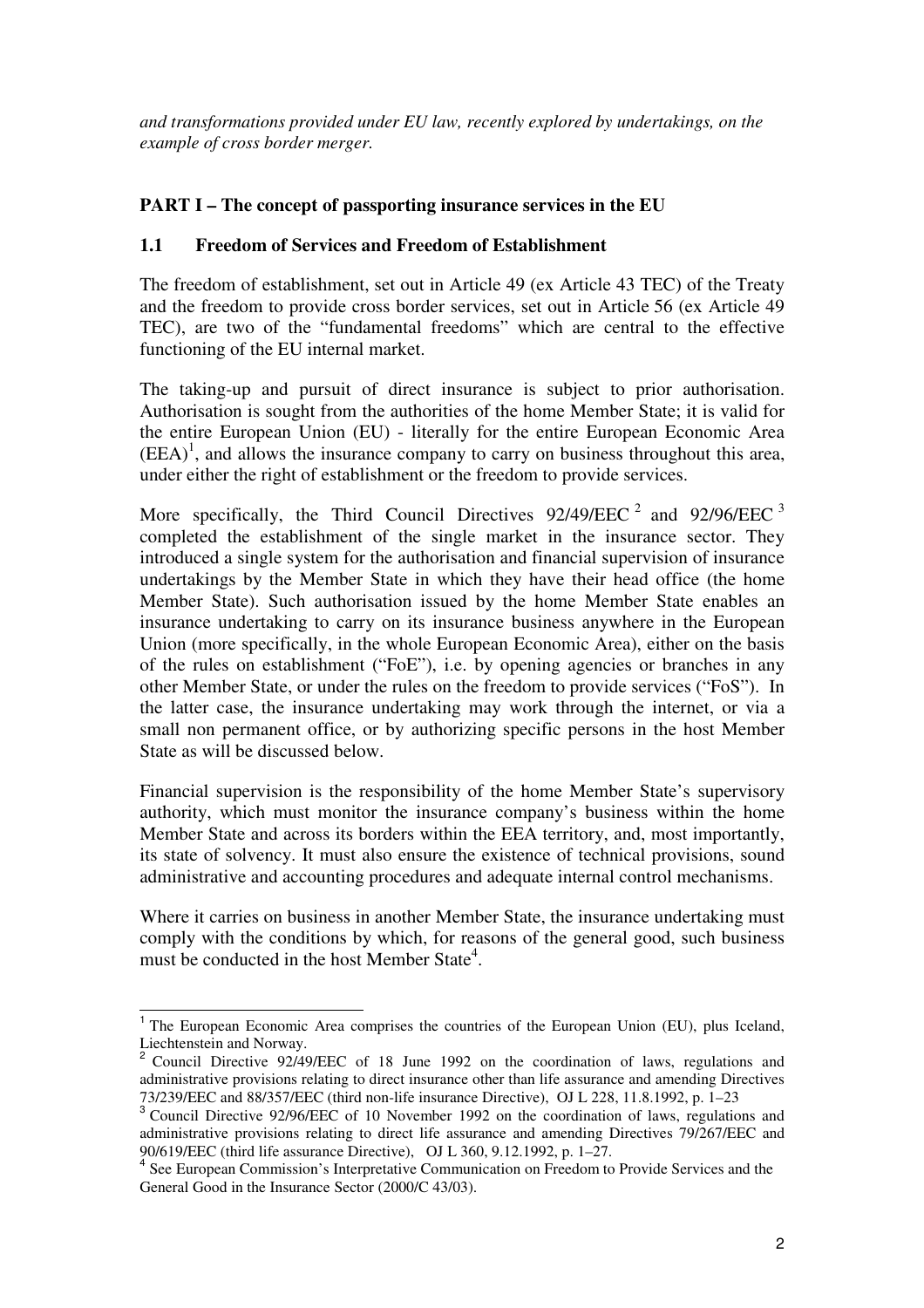Any licensed insurance company that wishes to establish a branch within the territory of another Member State or which intends to carry out its business in one or more Member States under the freedom to provide services must notify the competent authority in its home Member State and provide it with the necessary information as required by law. Subsequently, the authority of the home Member State notifies accordingly and cooperates with the authority of the host Member State.

Although the regulatory supervision belongs to the home Member State authorities, a branch will be subject to the tax rules of the host Member State. On the contrary, in the context of FoS, the tax rules of the host Member State are only confined to indirect taxes and relevant charges, while income tax is payable in the home Member State; provided, the activity of the undertaking does not increase and expand in such a way, which will trigger the application of tax rules pertaining to established undertakings.

Policies issued under both FoS and FoE are subject to the private international law rules of the insurance directives and of the Rome I Regulation (art. 7). Therefore in the context of life insurance, policies are, as a rule, subject to the law of the Member State of the commitment, while non-life covers are subject to the law of the Member State of the risk. However, certain provisions offer the freedom to opt for a different law of the contract under specific conditions.

#### **1.2 The borderline between FoS and FoE and relevant tests**

The demarcation between the right of establishment and the freedom to provide services is not clear-cut. It has provoked the attention of the European Court, the Commission and the local supervisory authorities.

Recognising the need for guidance in the market, the Commission, following a public consultation, issued in 2000 the Interpretative Communication on Freedom to Provide Services and the General Good in the Insurance Sector (2000/C 43/03), in which it seeks to combine the European Court jurisprudence and its own insight on the insurance market. The Interpretative Communication introduces a number of tests to draw a borderline between the two forms of cross border activity in the field of insurance.

Pursuant to the Court of Justice, a fundamental test is time and duration: Where business is carried on under the freedom to provide services **with the provider present on the territory of the Member State of provision, the concept of the provision of services is basically distinguished from that of establishment by its temporary character, while the right of establishment presupposes a lasting presence in the host country.** In this context, the Communication again refers to the relevant jurisdiction of the Court of Justice, according to which "…the temporary nature of the provision of services is to be assessed in the light of its **duration, regularity, periodicity and continuity**".

This position recognizes and takes into account the realistic needs which accompany the cross border activity, i.e. that it is often impracticable or even impossible to pursue an FoS business without having a basic presence in the host Member State.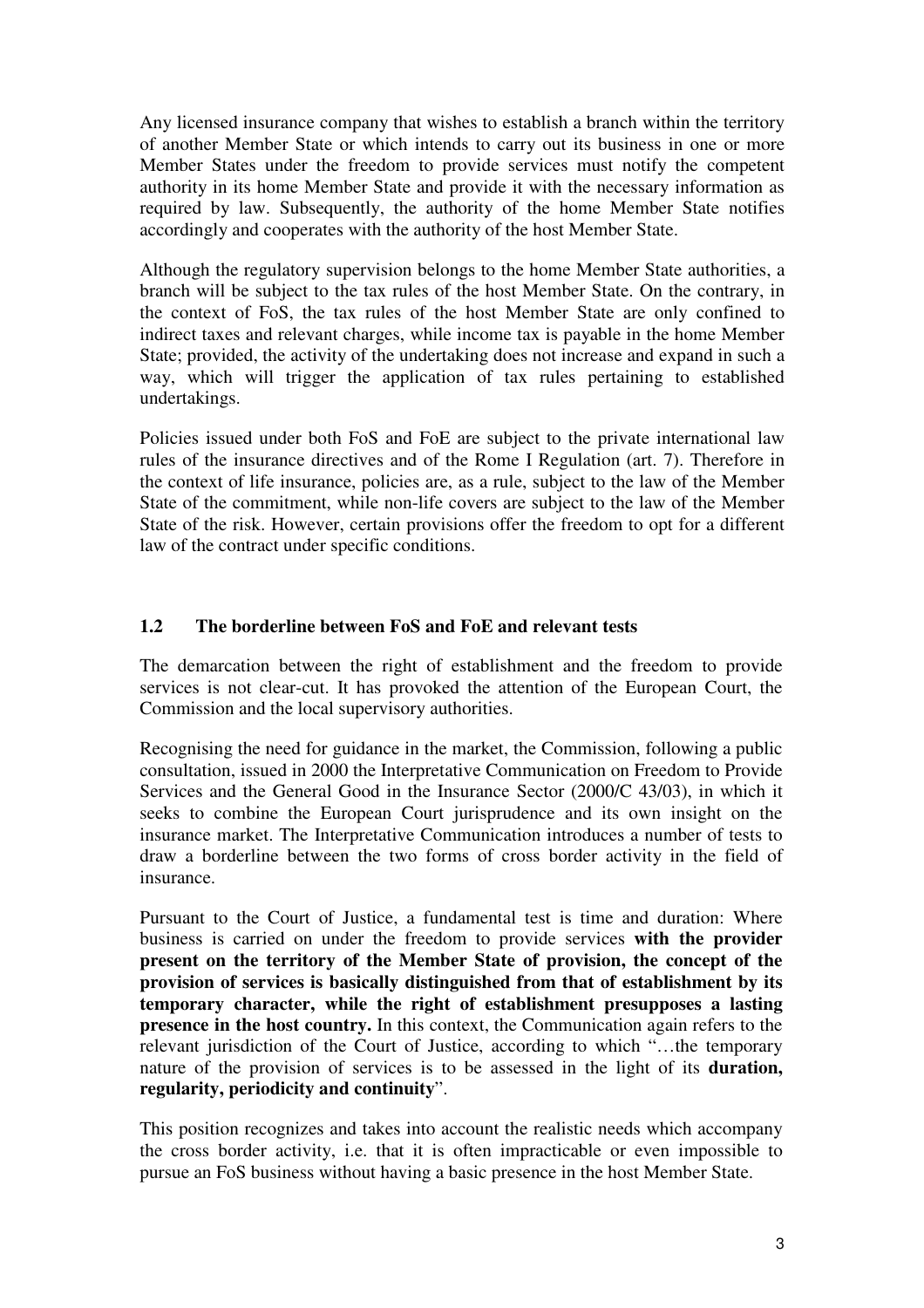However, taking into account the evolution of jurisprudence and the actual business circumstances, the Communication dilutes this test, by recognizing that the freedom to provide services applies also to activities which consist "in providing services on a **lasting basis and [which] do not involve movement by the service provider to the host Member State".** 

Establishing an office is a particular situation. At earlier cases the European Court of Justice treated the existence of an office managed by an independent person authorised to act on a permanent basis for the host undertaking, as an establishment, even if that presence would not take the form of a branch or agency. More recently it has acknowledged that the temporary character of the provision of services does not mean that the provider may not equip himself with some form of infrastructure (chambers, office, etc.) in the host Member State in so far as is necessary for the purposes of performing the services in question, without coming under the right of establishment.

In such cases the temporary character of the services provided should be assessed in the light of the above tests of duration, regularity/frequency, periodicity and continuity: in other words, the mere existence of infrastructure in a Member State does not automatically prove that the situation falls within the scope of the rules on the right of establishment.

In elaborating this concept further, the Commission took the view that there is an establishment if the independent person meets the following three cumulative criteria:

- (i) it is subject to the direction and control of the insurance undertaking it represents;
- (ii) it is able to commit the insurance undertaking, and
- (iii) it has received a permanent brief.

The fact that an independent person fulfills the above criteria, does not mean that such person itself constitutes a branch of the insurer, because "*a branch is place of business which forms a legally dependent part of an insurance undertaking*" 5 .

The above are also the prevailing criteria which, from a tax law point of view, acknowledge that the insurer's activity qualifies for the status of establishment.

On the contrary, activities that are not considered to amount to a branch involve the use by the insurance undertaking of independent intermediaries and other persons in the host Member State, such as: the appointment of a local intermediary to present the covers and their terms, the appointment of a risk assessor, or of a local expert to assess the damage, or local legal, actuarial or medical services, a permanent structure for collecting the premiums and paying the applicable indirect taxes, a permanent structure for receiving notices of claims or for the management of claims files and the payment of indemnities; whereby, it remains clear that **the underwriting decision which is the core activity of the insurance undertaking, must remain with the home office.** 

<sup>&</sup>lt;sup>5</sup> Interpretative Communication 2000/C 43/11.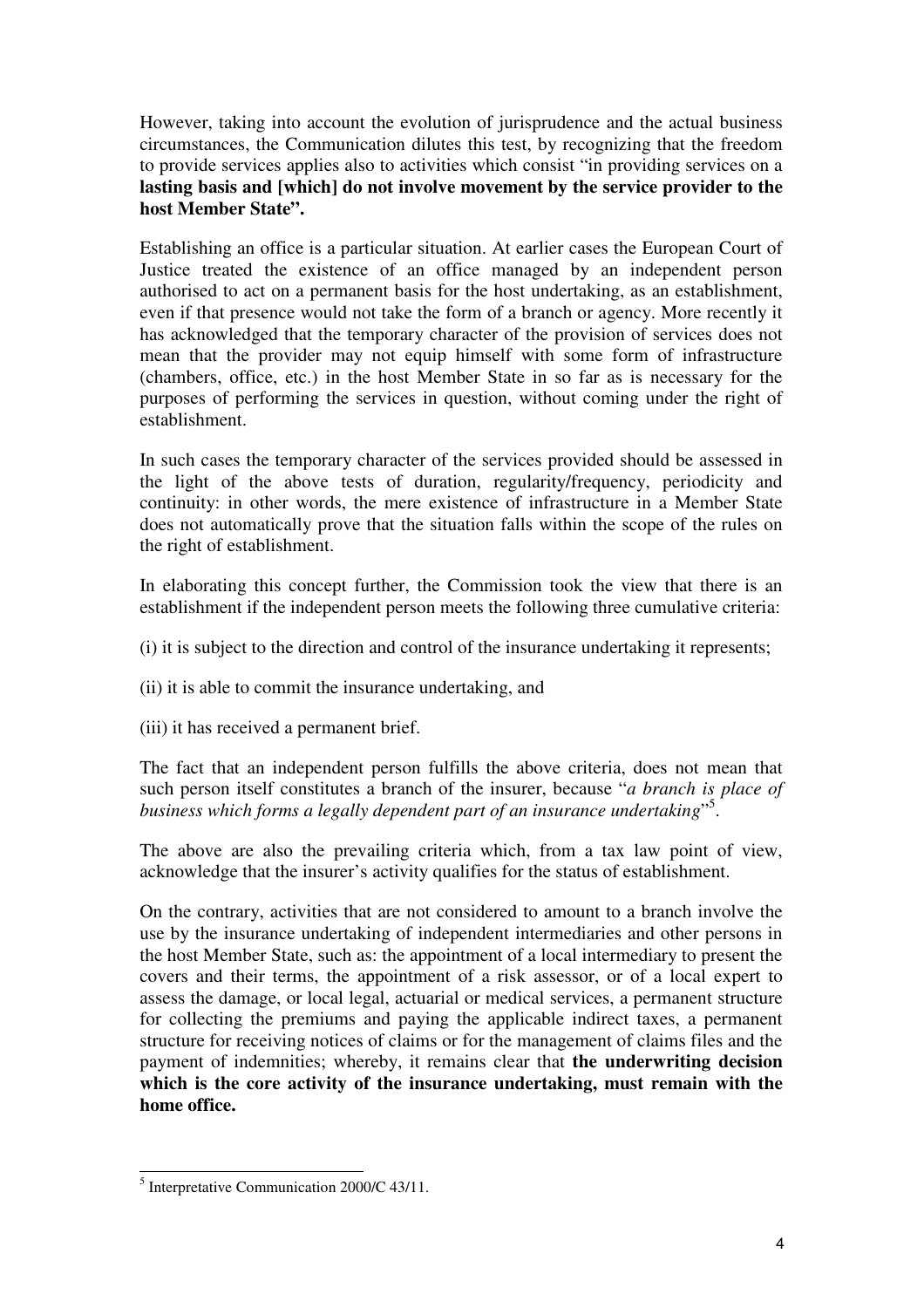This corresponds to one of the prevailing market approaches: when the underwriting decision is made at the host state, then the policy is written under FoE, whereas when the underwriting decision is made at the home state, then it is FoS.

Another test comes in to distinguish the two forms: the performance of activities on a **FoS basis is not allowed to entail circumvention of national law**. The logic behind this criterion concentrates primarily on the **rules of professional conduct**. In other words, the Commission considers it unacceptable that the insurer pretends to passport via FoS although it should proceed to establish, in order to avoid submitting itself to the business conduct rules of the host Member State which would apply to it, if it were established there. However, in practice the need to succumb to the local business conduct rules is covered by the provisions on general good applicable in each host Member State (please see section 1.3 below), the national laws on insurance contract and the strict law national rules of such host Member State even when the performance of activities is conducted on a FoS basis.

The matter of circumvention of the law goes further from the business conduct rules, to touch upon **consumer protection, e-commerce and employment**, and last but not least, **tax law rules.** To determine whether there is an attempt of circumvention of national law within the above meaning, the **frequency criterion** is useful.

At the same time, "**the situation where an insurance undertaking is approached within its territory by consumers residing in other Member States may not be regarded as circumvention, unless a circumvention intention by the service provider is clearly demonstrated".** In other words, if an insurance undertaking is frequently being approached within its own territory, **for example, via electronic means of communication,** by consumers residing in other Member States, this should not be regarded as circumvention, unless it were demonstrated that the insurer had the intention to circumvent the national rules of those Member States where the (prospective) clients originate.

Already since 1974, the Court of Justice has held in its Judgment on the case 33/74 *Van Binsbergen V Bedrijfsvereniging Metaalnijverheid* that a Member State cannot be denied the right to take measures to prevent the exercise by a person providing services whose activity is entirely or principally directed<sup>6</sup> towards its territory of the freedom guaranteed by Article 59 (now 56 TFEU) for the purpose of avoiding the professional rules of conduct which would be applicable to him if he were established within that State. The case law on this matter is abundant<sup>7</sup>. However, the ECJ has not acknowledged explicit criteria that may set evidence from which it may be concluded that there is an attempt of circumvention of national law within this context. Circumvention of a law or an abuse of law is regularly characterized by an intention to circumvent or abuse, which is undoubtedly a subjective factor. The interpretation of the Van Binsbergen case-law put forward by the Commission to the effect that there is an objective and a subjective test suggests itself. However, according to the Opinion of Mr Advocate General Lenz on the case C-23/93 *TV10 SA v Commissariaat voor de Media*, "the avoidance of legal provisions by a legal person (and not a natural person)

<sup>&</sup>lt;sup>6</sup> For the criteria of the Concept of activity 'directed to' the Member State of the consumer's domicile see the ECJ Judgment on the joint cases Peter Pammer v Reederei Karl Schlüter GmbH & Co. KG (C-

<sup>585/08)</sup> and Hotel Alpenhof GesmbH v Oliver Heller (C-144/09).<br><sup>7</sup> See ECJ judgements on cases C-204/85 C-23/93, C 196/04, C- 212/97, C- 403/08.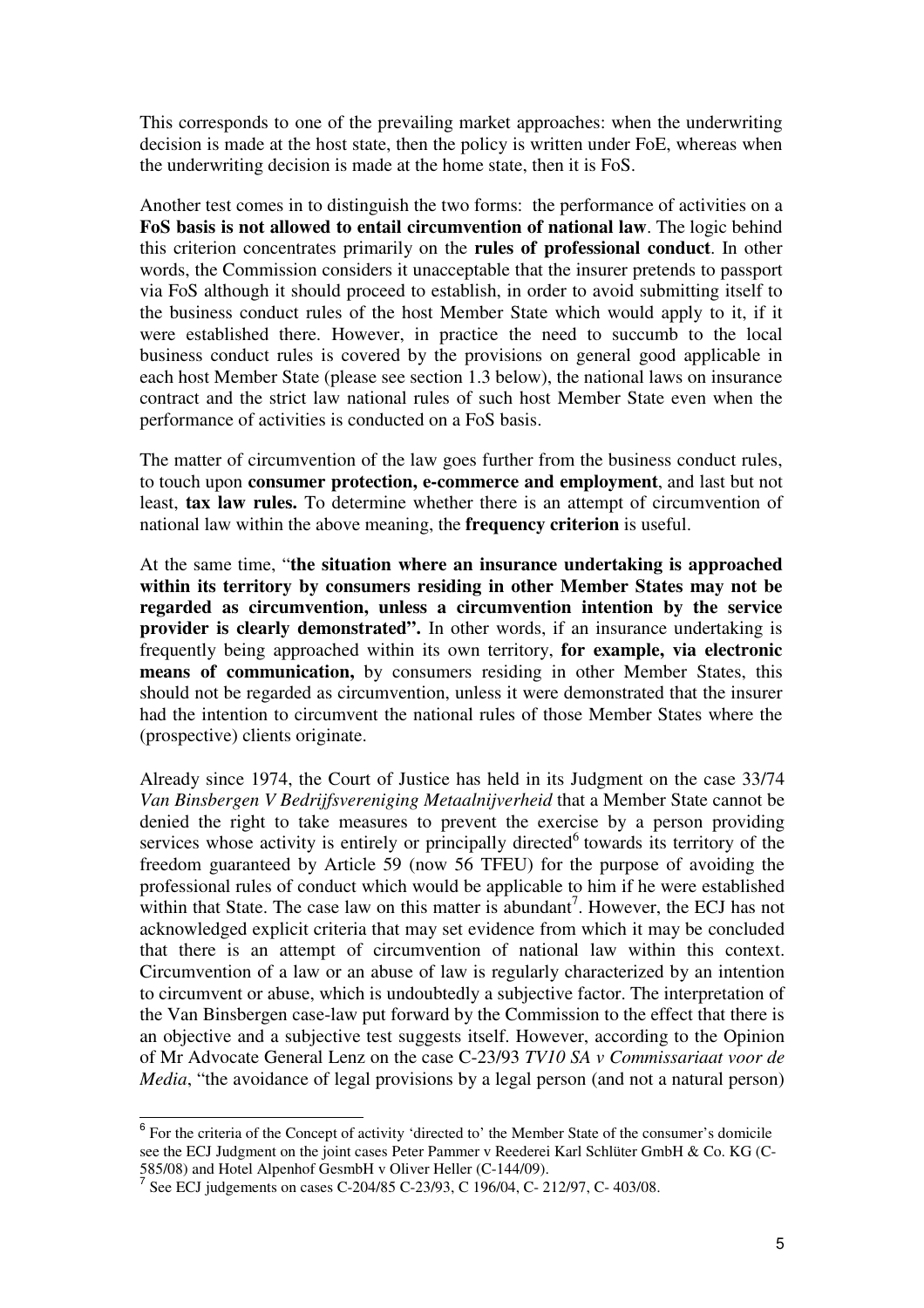should be able to be determined using objective criteria". Avoidance of national legislation should be capable of determination on the basis of objective characteristics, such as, for instance, the time of the commencement, the substance and orientation of the company's business operations. In any event, the Member State is empowered to frustrate an attempt by an undertaking to evade the jurisdiction of that State by treating the company in that respect as if it were subject to its jurisdiction<sup>8</sup>.

## **1.3 The general good restrictions**

The insurance supervisory authority of each Member State may declare the general good provisions under which the passporting undertakings may provide insurance services in its territory.

The Insurance Directives do not provide a definition of the notion of general good. The concept has been developed by the case law of the Court of Justice, and constitutes the only acceptable restriction to the fundamental Treaty freedoms, the freedom to provide services and the right of establishment. They must relate to a field that has not been harmonized, which narrows down considerably the admissible general good restrictions as the insurance sector has been extensively harmonized, as has also been the consumer protection law, anti-money laundering, and other areas of law related to insurance. General good restrictions must be applied in a nondiscriminatory manner; they must be justified by imperative requirements in the general interest; they must be suitable to secure the objective they pursue; and they must be proportionate, i.e. must not go beyond what is necessary to attain such objective<sup>9</sup>. In addition, general good restrictions should not relate to rules to which the exporter of services is already subject under its national law.

For example, if a Member State decides to provide an interest grouping in its territory with increased protection compared to the protection provided by union law, such protection should pass the proportionality test in order to be binding upon passporting undertakings.

The Court's case law gives a number of examples which justify general good restrictions; however, owing partly to the fact that new union legislation has been introduced, not all examples are relevant. A number of admitted general good restrictions aim at the protection of consumers, the prevention of fraud, the protection of intellectual property, protection of workers including social security rights, the preservation of the national historical and artistic heritage, the cohesion of the tax system, the preservation of the good reputation of the national financial sector, the protection of creditors, road safety.

Arrangements introduced by the host Member State for the collection and payment of indirect taxes, such as the obligation to appoint a tax representative, are acceptable to the extent they are proportionate and necessary. On the contrary, mandatory systems applying uniform no-claims bonus systems with the effect of uniformity in tariffs and

<sup>&</sup>lt;sup>8</sup> See Opinion of Mr Advocate General Lenz on the case C-23/93 TV10 SA v Commissariaat voor de Media, par. 58-68.

<sup>&</sup>lt;sup>9</sup> Interpretative Communication 2000/C 43/17 with specific reference to the Gebhard case, [I-1995] ECR I 4165, and to the later cases C-415/93 Bosman [1995] I-4921 and C-250/95 Futura [1997] I-2471.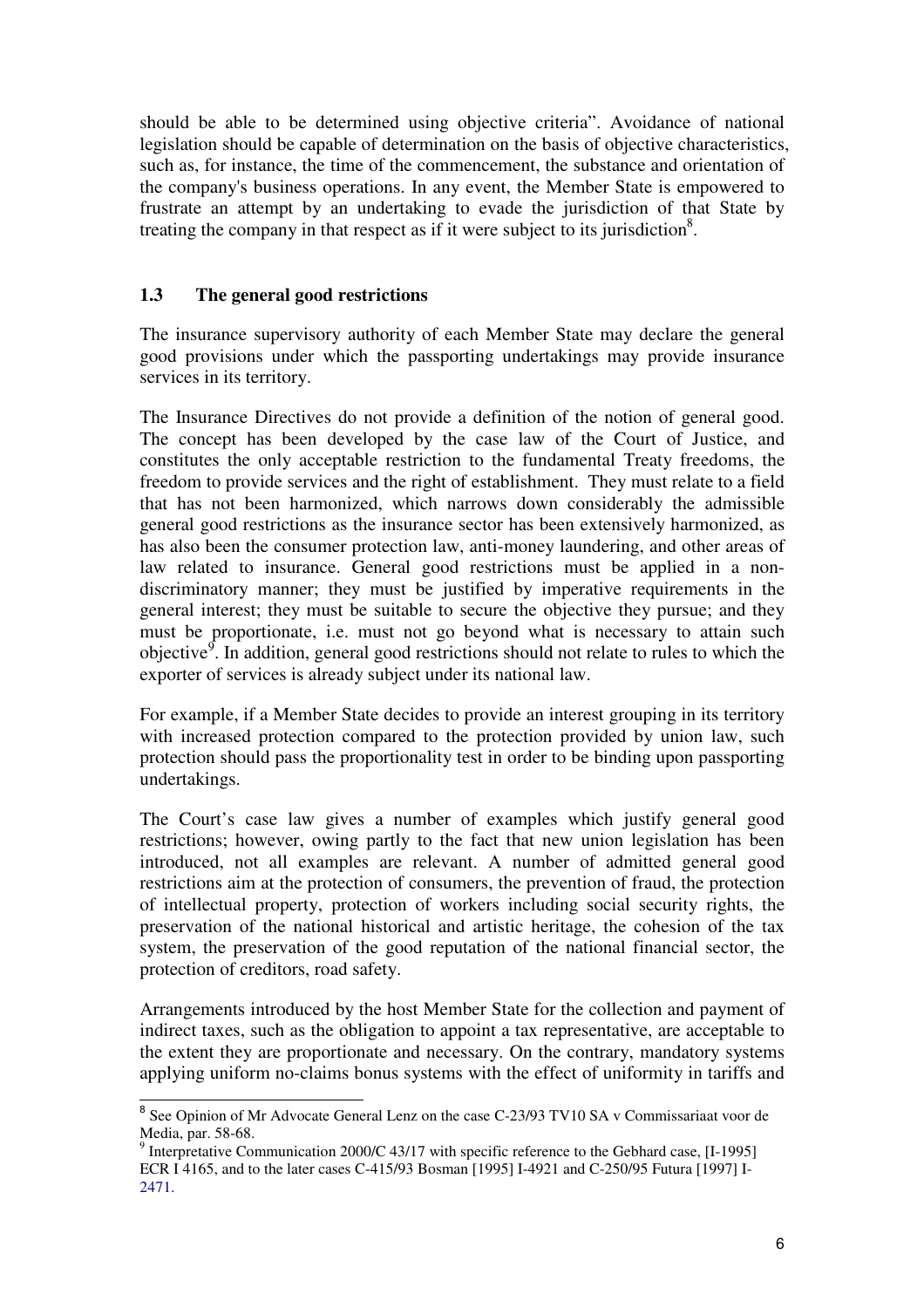to the extent they are not applying coefficients for the increase or reduction of premiums and insurers are not free to determine the premium levels, are not admissible.

There are Member States that have included in the general good reservation, whole areas of their national legislation. This should be seen as misuse of the concept of the general good with the effect that it should not be binding.

With the passing of the time, general good restrictions decrease, as more areas of the law are harmonized, and unclear issues are clarified, particularly in terms of consumer protection and financial issues addressed under Solvency II.

#### **1.4 Possible violations and the regulator's tools**

We have looked at the delimitations between freedom of establishment and freedom to provide services. It becomes obvious from the above short analysis, that in real life terms it is quite difficult to distinguish between FoS and FoE; which in turn makes it difficult for the insurance undertaking to decide clearly on which terms it should establish, and for the regulator to spot irregularities.

The passporting of insurance services within the common market is of considerable dimension. However, next to the obvious benefits, which not only entail benefits to commerce, but also to consumers, as the latter may avail of better services and prices, there are also several areas of concern, such as:

- are all passporting undertakings compliant with the host country general good and business conduct rules?
- Does the host regulator appropriately monitor passporting services, to ascertain that competition is not distorted?
- Are consumers appropriately informed, in order to allocate services and providers which may have lapsed efficient supervision while they are not compliant with applicable law, or business conduct rules, or consumer protection law?
- Do the supervisors in the common market cooperate sufficiently so as to spot and combat distortions?
- Are any of the undertakings passporting under FoS, rather eligible to work under establishment?
- Are the regulatory tools sufficient to monitor that?
- Would a possible cooperation between insurance supervisors and tax authorities help eliminate illicit competition which may result from insufficient compliance or from tax-avoidance by passporting undertakings?
- If Is the passporting undertaking in a better position than the local one, and in which respect?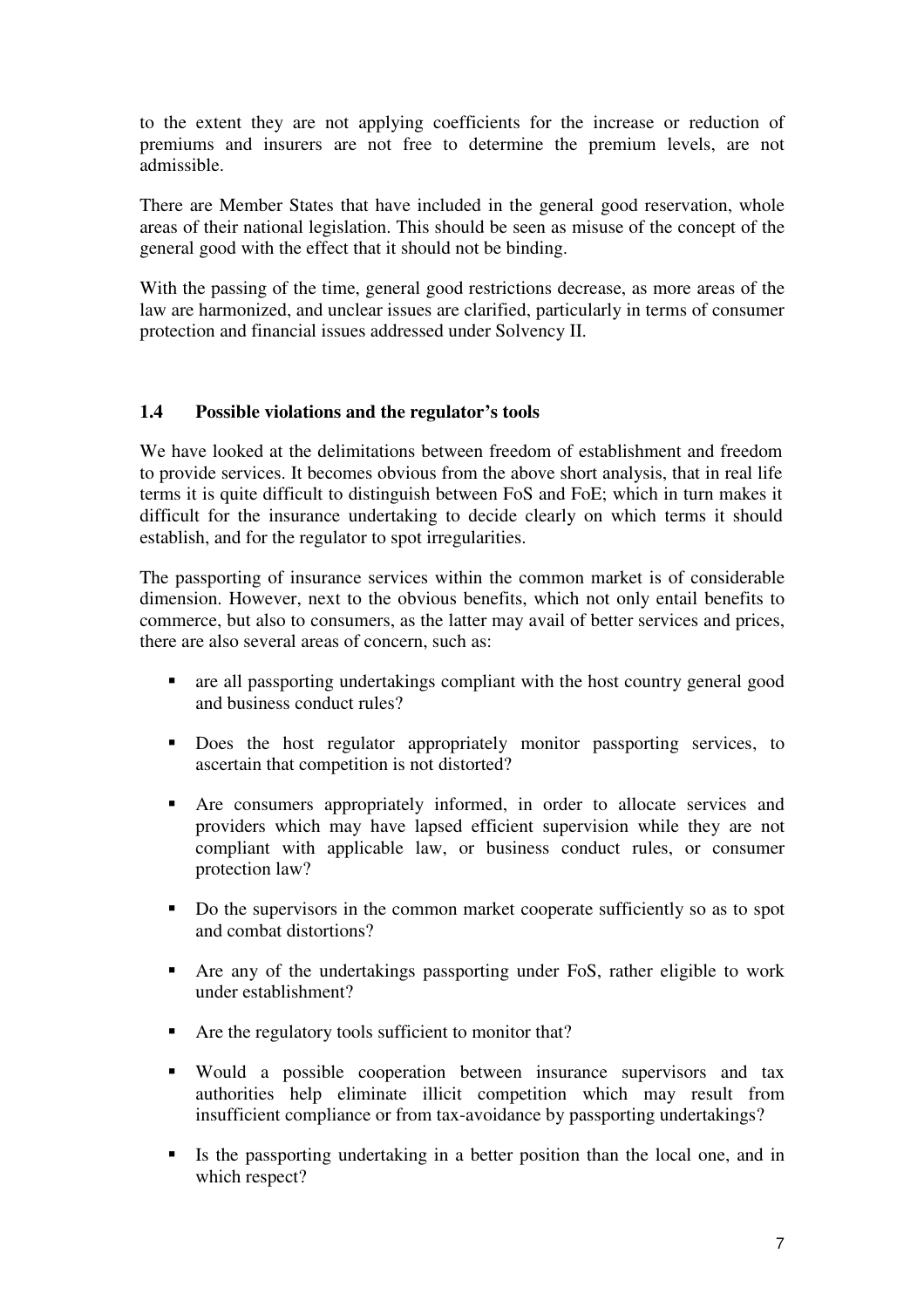And, finally, what is the priority interest in the concept of passporting? Is it the growth of the common market, is it the elimination of its segmentation by national frontiers, or is it the appropriate functioning of the insurance market within the EU and in the national markets? Does any of the above priorities have to succumb to the others?

The tools which are specifically confined to address insurance undertakings not complying with the legal provisions on cross border services under the Third Generation Directives are specifically provided under Article 46 of the Recast Life Directive 2002/83/EEC, and Article 40 of the Third Insurance Non-Life Directive 92/49/EEC and provide the following:

- (a) Passporting undertakings may be required to submit certain documentation regarding their activity in the host member state; such documentation may be required, provided they also have to submit such documentation to their home supervisor.
- (b) The host supervisor may require the passporting insurer to remedy the irregularity.
- (c) If it fails to comply, the host supervisor informs the home supervisor asking it to take measures.
- (d) If the violation persists, the host supervisor informs the home supervisor and then takes measures and applies sanctions; it may prevent the conclusion of new insurances, enforce against property, etc., always on the basis of a reasoned decision.
- (e) Emergency measures can be taken in any event.

EIOPA as a central authority may play a decisive role as a monitor and liaison between supervisors. Within its framework and activities, supervisors tend to cooperate closer in monitoring passporting irregularities. However it remains a question at the time, how far a supervisor can "protrude" in the regulatory field of the home supervisor, when the latter does not sufficiently mend the irregularity.

#### **PART II – The principal place of business**

#### **2.1 The central administration (head office)**

We have looked at the ways which allow a passporting insurer to build a business, i.e. an insurance policies portfolio, in another Member State. We shall now look at the situation, where the decision making processes and the actual management of the undertaking moves to another Member State, or is established in a country other than that where the registered seat of the insurance company is located. This could happen, for example, in situations where the offspring outgrows the root, i.e. when the cross border business grows to become very important in comparison to the home office; or when the directors of the company are placed in a different Member State; or for any other reason.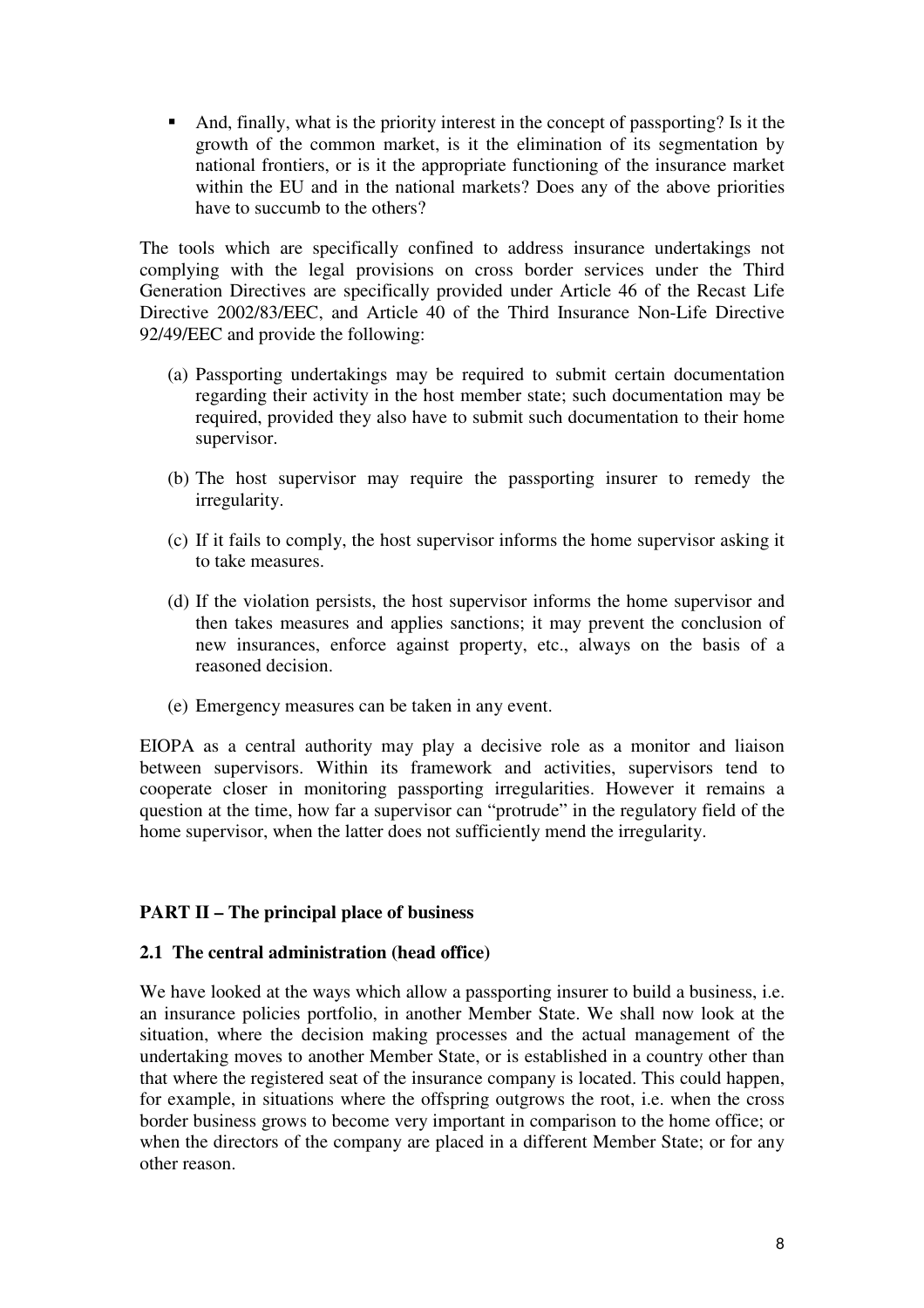This matter relates to the problematic of the so-called "regulator shopping": an insurer may elect to register its seat in a Member State, where it believes it will better comply with regulation or with the requirements of the regulatory authority, while its principal place of business, i.e. of the main management and central administration, is located in another Member State.

Would this be an eligible option under EU insurance law?

# **2.2 Registered office and head office: Do they have to coincide?**

This principle that the location of head office and registered office has to coincide, is endorsed throughout the financial sector: According to recital (7) of the preamble of Directive 95/26 amending Directives 77/780/EEC and 89/646/EEC in the field of credit institutions, Directives 73/239/EEC and 92/29/EEC in the field of non-life insurance, Directives 79/267/EEC and 92/96/EEC in the field of life assurance, Directive 93/22/EEC in the field of investments firms and Directive 86/611/EEC in the field of undertakings for collective investment in transferable securities (UCITS), with a view to reinforcing prudential supervision:

"*(7) Whereas the principles of mutual recognition and of home Member State supervision require that Member States' competent authorities should not grant or should withdraw authorization where factors such as the content of programmes of operations, the geographical distribution of the activities actually carried on indicate clearly that a financial undertaking has opted for the legal system of one Member State for the purpose of evading the stricter standards in force in another Member State within whose territory it carries on or intends to carry on the greater part of its activities; whereas a financial undertaking which is a legal person must be authorized in the Member State in which it has its registered office; whereas a financial undertaking which is not a legal person must have its head office in the Member State in which it has been authorized; whereas, in addition, Member States must require that a financial undertaking's head office always be situated in its home Member State and that it actually operates there;*".

Further, Article 3 par. 1 of the same Directive 95/26/EC provides as follows:

"*1. The following paragraph shall be inserted in Article 8 of Directive 73/239/EEC and in Article 8 of Directive 79/267/EEC:* «*1a. Member States shall require that the head offices of insurance undertakings be situated in the same Member State as their registered offices*»".

Article 6 par. 3 of Directive 2002/83/EC concerning life insurance ("Consolidated Life Insurance Directive") which <sup>10</sup> has repealed, among others, Directive 79/267/EEC, has preserved the content of said provision, by providing as follows:

<sup>10</sup> Pursuant to its Article 72 par. 1 in conjunction with Annex V Part A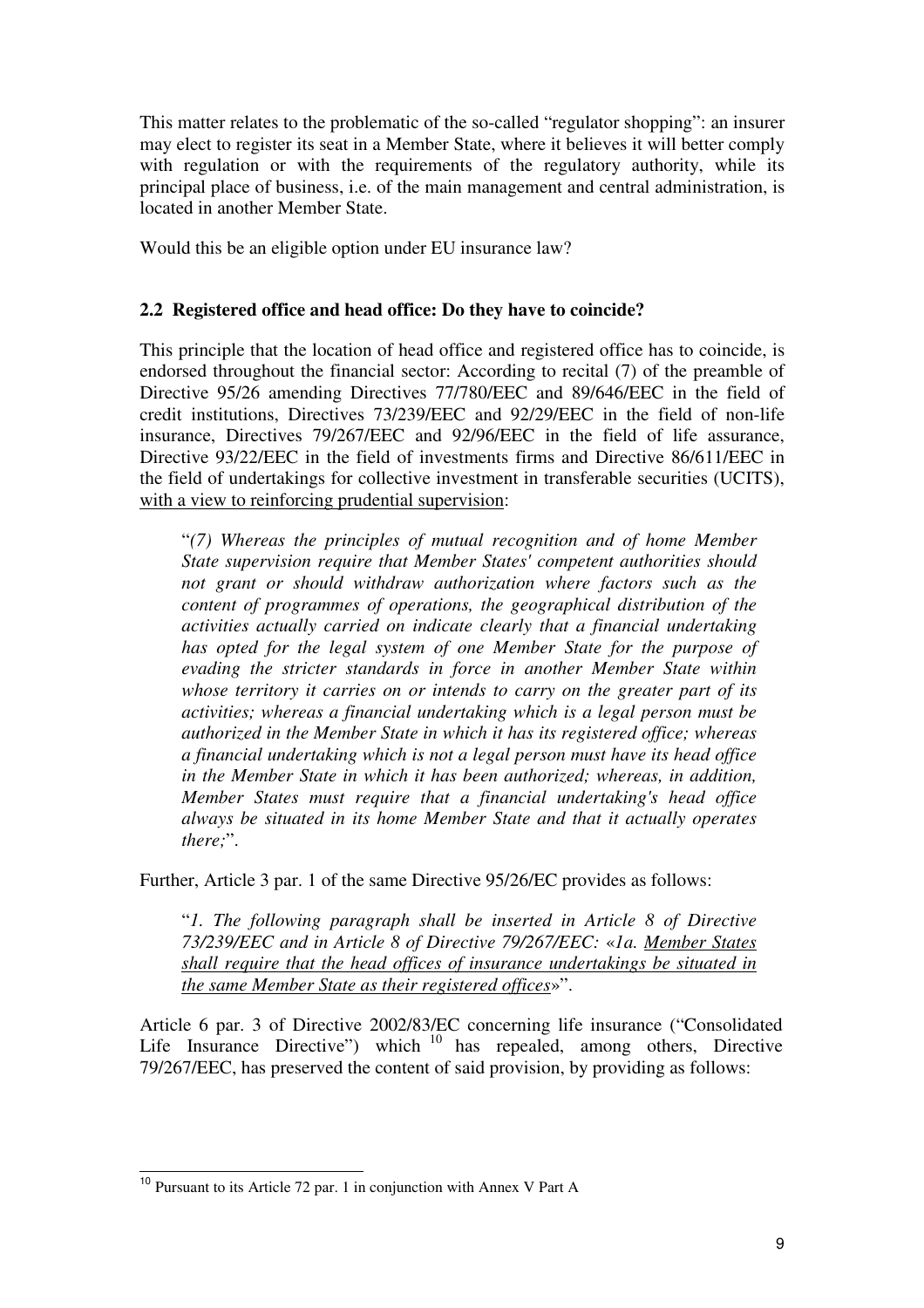"*3. Member States shall require that the head offices of insurance undertaking be situated in the same Member States as their registered offices*".

Pursuant to Article 20 of Directive 2009/138 on the taking-up and pursuit of the business of Insurance and Reinsurance (Solvency II):

"*Member States shall require that the head offices of insurance and reinsurance undertakings be situated in the same Member State as their registered offices*".

The abovementioned provisions reflect a general EU law principle, according to which the administrative seat of an insurance undertaking should be situated in the same Member State in which such insurance undertaking has its registered seat for supervision reasons $^{11}$ .

## **PART III – Cross border transfers of businesses**

#### **3.1 Insurance policies portfolio transfers**

Insurance portfolios are compiled by insurance policies and include the ensuing rights and obligations. In executing the contract the policyholder has aimed at a specific insurer, which in turn has undertaken certain obligations against the policyholder. In order to change, or to be transferred to a third party, pursuant to contract law this contract requires the consent of the policyholder. However taking into account the circumstances and operation of the insurance market, the EU legislator has chosen to make such transfers feasible without the explicit consent of the policyholder, provided specific requirements are met, which ensure (a) that the policyholder, the insured (if not coinciding with the policyholder) and/or creditors who have claims arising out of insurance contracts are collectively informed and given the opportunity to oppose, and (b) that the successor, after the transfer, will be solvent in terms of insurance prudential regulation requirements. The procedure for the transfer of portfolios varies between jurisdictions: some require the court to sanction the transfer, while in others the decision of the insurance supervisory authority suffices. The provisions of EC Directives 92/96/EEC<sup>12</sup>, 92/49/EEC<sup>13</sup> and of the harmonized national laws apply.

Where the transfer affects portfolios formed under FoE or FoS, the home regulator seeks the opinion of the host regulator. The latter must respond within three months; failure to respond is deemed to be a favourable opinion, by contrast to the administrative law position shared by many jurisdictions, that the silence of the public administration equals a negation.

Certain jurisdictions, such as Greece, will not allow the portfolio transfer unless the transferring or the successor entity undertake the obligation to replenish any funds

<sup>&</sup>lt;sup>11</sup> See also *I. Rokas*, Private Insurance – the Greek law relating to insurance contracts  $\&$  insurance undertakings, 11 eds. 2006, nr. 1096, note 1 and nr. 1103, note 4.

<sup>&</sup>lt;sup>12</sup> Article  $\overline{49}$  – now article 14 of the recast life 2002/83/EC.

<sup>&</sup>lt;sup>13</sup> Article 12 and 28a Directive 92/49/EEC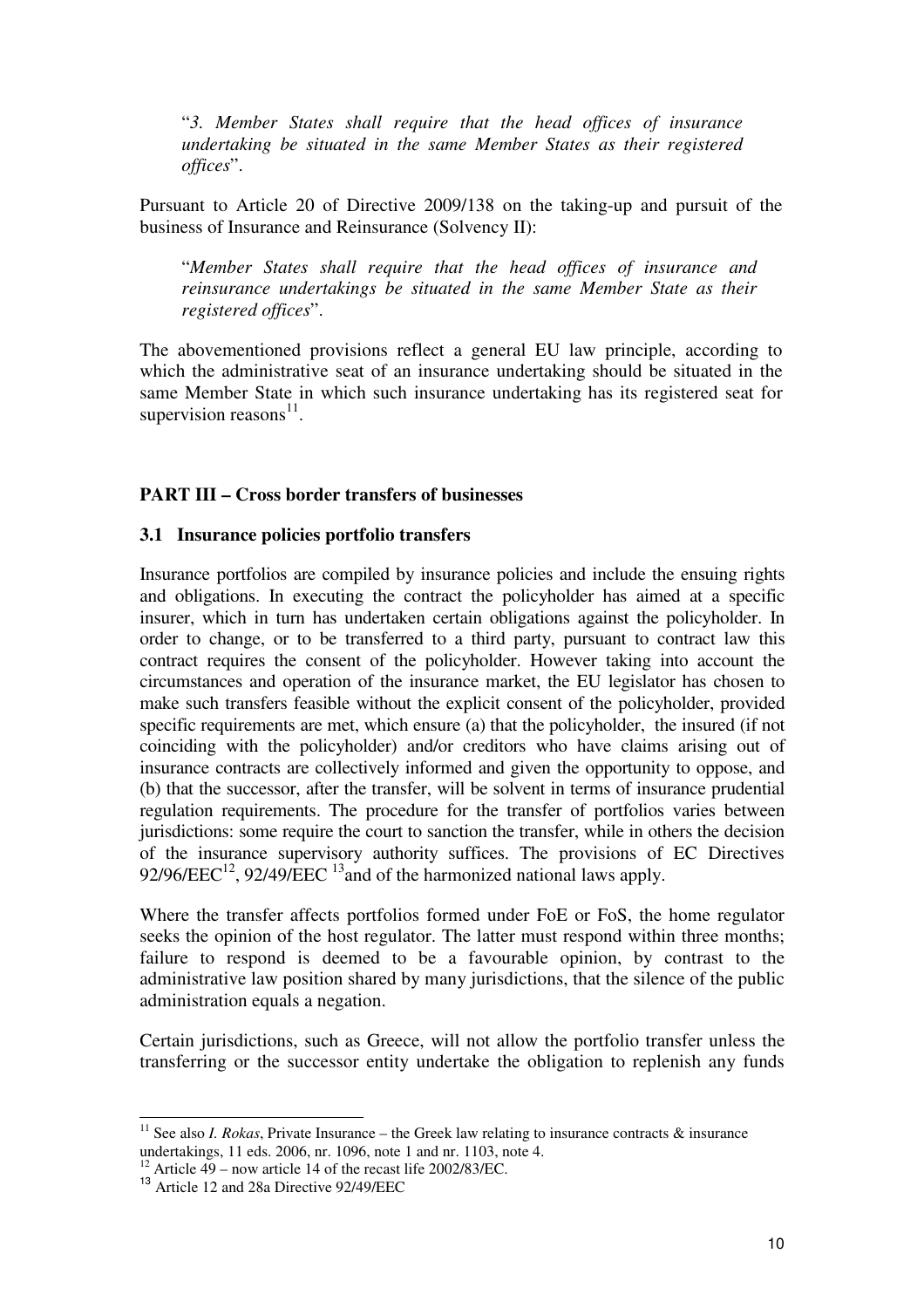that may be missing for capital adequacy and asset-backing of insurance reserve/ provisions requirements taking into account the transferred portfolio.

Upon the completion of the procedure, no further objections can be made with regard to the portfolio transfer (provided, the procedure has been completed pursuant to the requirements of the law). Policyholders and other interested parties that may have any objections, will have to relate these to their individual contracts; only their own relation with the insurer will be affected, without affecting the transfer of the portfolio as a whole.

In the context of the discussion of Part I above, it would be interesting to examine the following example:

#### **3.2 Cross border merger**

With the aim to prepare for Solvency II, to rationalise their finances, organisation and operations, and to better monitor their risk, Europe-wide insurers have over the recent years been focusing on re-organising their group structure across Europe.

EU company law provides a number of interesting tools to accommodate such reorganizations, one of which is the merger between companies based in different Member States.

At EU level the cross-border mergers of limited liability companies are regulated by Directive  $2005/56/EC$ <sup>14</sup>. The European Court has accepted that the cross-border merger operations "*…constitute particular methods of exercise of the freedom of establishment, important for the proper functioning of the internal market and are therefore amongst those economic activities in respect of which Member States are required to comply with the freedom of establishment laid down by Article 43 EC*" 15 (49 TFEU).

Under the basic definition of the Directive<sup>16</sup>, "*"merger" means an operation whereby:* 

*(a) one or more companies, on being dissolved without going into liquidation, transfer all their assets and liabilities to another existing company, the acquiring company, in exchange for the issue to their members of securities or shares representing the capital of that other company and, if applicable, a cash payment not exceeding 10 % of the nominal value, or, in the absence of a nominal value, of the accounting par value of those securities or shares; or* 

*(b) two or more companies, on being dissolved without going into liquidation, transfer all their assets and liabilities to a company that they form, the new company, in exchange for the issue to their members of securities or shares representing the capital of that new company and, if applicable, a cash payment not exceeding 10 % of the nominal value, or in the absence of a nominal value, of the accounting par value of those securities or shares; or* 

 $^{14}$  As amended by Directive 2009/109/EC.

<sup>15</sup> Judgment of the Court of 13 December 2005, Case C-411/2003, *SEVIC Systems AG*, ECR 2005 I-10805, nr. 19.

<sup>16</sup> Article 2 paragraph 2 of Directive 2009/109/EC.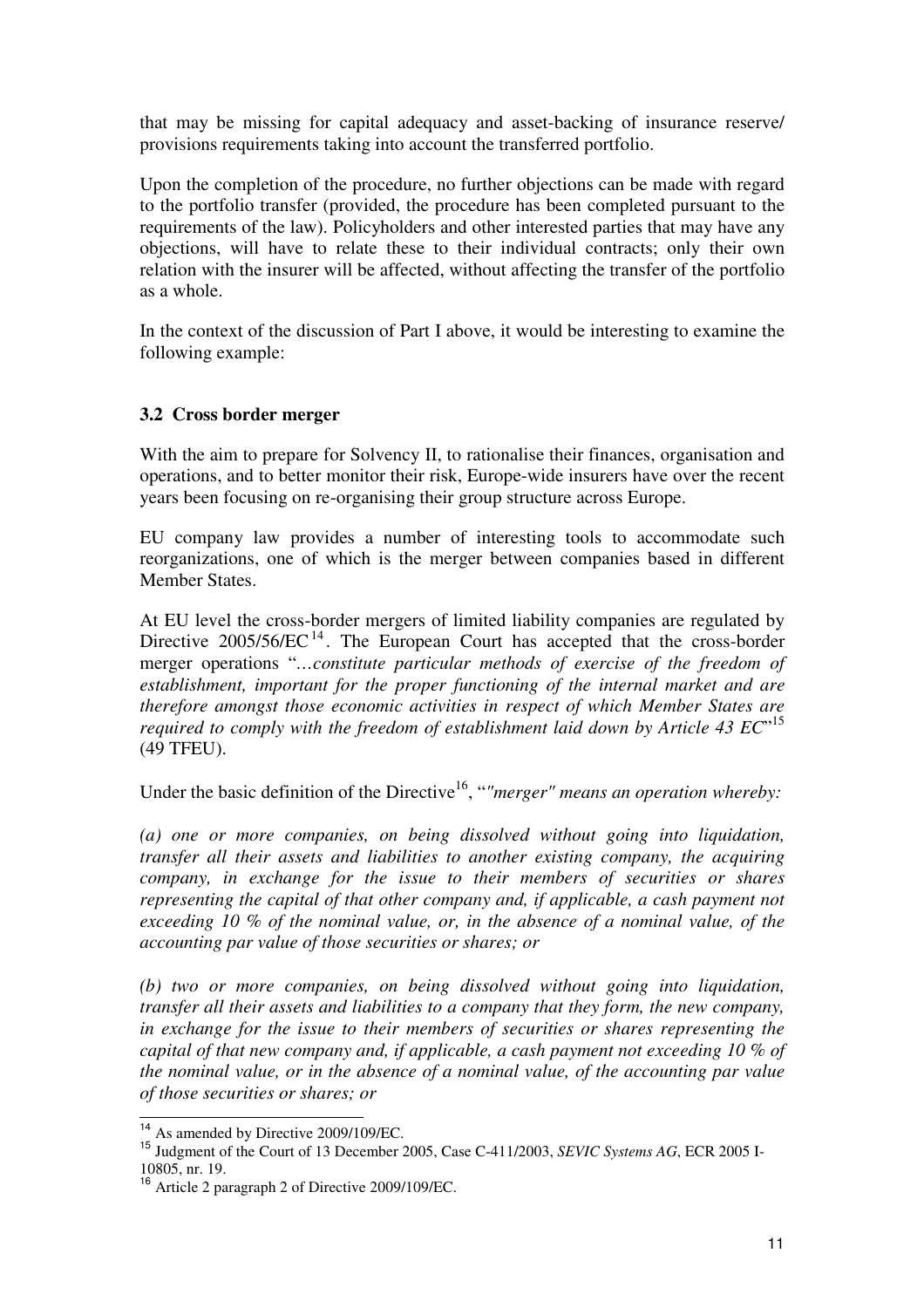*(c) a company, on being dissolved without going into liquidation, transfers all its assets and liabilities to the company holding all the securities or shares representing its capital".* 

Relevant is any merger of one or more domestic limited liability companies with one or more limited liability companies which have been established in accordance with the legislation of another Member-State and have their registered seat, their central administration or their central establishment within the Community.

In terms of procedure, the rules applicable in the member states concerned are followed. The companies compile draft merger terms which are advertised in summary so that interested parties are informed, and are given a period of time to oppose if they have a valid legal interest justifying such opposition. Following the successful completion of this pre-merger phase, the general assemblies of the company shareholders shall approve of the merger, and the merger deed will be signed and formally registered.

In the context of insurance undertakings, where the transferred assets may include the portfolio of insurance policies, with all ensuing rights and obligations, it will be not only the company supervisory authorities that will scrutinize the legality of the merger and authorize it; it will also be the insurance supervisory authorities, which will have to secure that the portfolio transfer requirements are performed and that the outcome of the merger will be compliant with insurance law provisions. For time and efficiency, the two procedures will ideally take place in parallel. Eventual competition law clearance may also be required.

The cross border merger has been long awaited from the industry in the European Union, to enable cross-border mergers of limited-liability companies, which previously had been impossible or very difficult and expensive, as national law would not recognize the transfer of the corporate seat, even by way of a merger. It was design to accommodate particularly small and medium sized companies wishing to operate in more than one Member State, but not throughout Europe, which would not qualify for incorporation under the European Company Statute.

A very essential advantage of this tool is that in order to promote it, the Commission designed it to be tax free. Therefore the ensuing asset transfers are not subject to national taxation.

The following example illustrates the dynamics and particularity of the cross border merger tool. An insurance undertaking wishes to expand its business in another Member State and identifies an interesting local insurance undertaking it wishes to acquire. However at the same time, it is engaging in a reorganization process, under which it will consolidate all EEA national activities to form branches of a central, single, insurance societe anonyme seated in an EU Member State. Having a local subsidiary will distort this reorganization scheme. Therefore it decides to integrate the local insurer by application of the combined tools of the cross border merger and the portfolio transfer as follows: (a) it purchases the shares of the target company; (b) it declares to its home insurance regulator that it intends to passport insurance services via a branch in the target's jurisdiction; the home regulator in turn undertakes the formalities with the regulator of the target's jurisdiction (c) it absorbs via cross border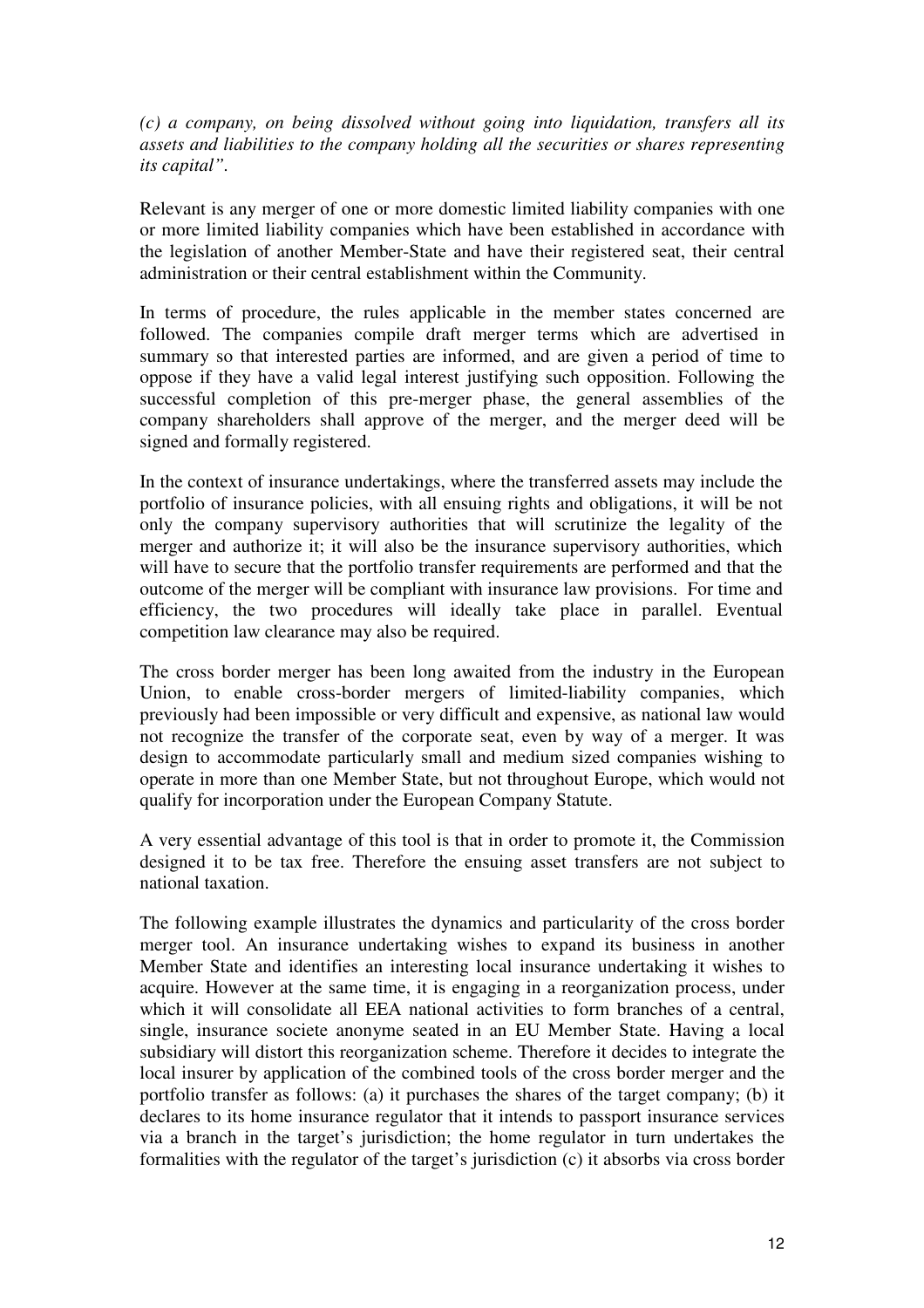merger the newly acquired target, which by application of the local rules on mergers becomes its branch in the target's Member State. The transaction is tax neutral.

## **CONCLUSIONS**

The cross border provision of insurance services within the EEA is flourishing, based on the provisions of Third Generation Insurance Directives. Insurers are based on their license issued by their home Member State insurance regulatory authority, and passport services to other Member States. Such activity is based on fundamental common market freedoms, the freedom of establishment and the freedom to provide services, as endorsed in Articles 49 and 56 of the Treaty. The delimitation between establishment and provision of services is not always clear; with the result that guidance has been necessary and has been sought from the European Commission and the Court of Justice.

Member States are entitled to subject the passporting of insurance services into their jurisdiction to mandatory restrictions safeguarding the general good. In order to conform to the fundamental freedoms of establishment and provision of services, such restrictions must be justified by imperative requirements in the general interest; they must be suitable to secure the objective they pursue, proportionate and nondiscriminatory. They must relate to a non-harmonised field and should not relate to rules to which the exporter of services is already subject under its national law.

When an insurance undertaking commits the services of an independent person in the host Member State, its activity will fall within the rules on establishment rather than those on the freedom to provide services when it has conferred the independent person the powers to act as a genuine extension of the insurance undertaking, i.e. when (i) it is subject to the direction and control of the insurance undertaking it represents; (ii) it is able to commit the insurance undertaking, and (iii) it has received a permanent brief; finally, when it can take the underwriting decision. The issue whether the activity of the insurance undertaking in the host Member State connotes establishment will further be assessed on the criteria of duration, regularity, periodicity and continuity. Furthermore, the performance of activities on a FoS basis is not allowed to entail circumvention of the national law. Host regulators have a number of tools to address breaching conduct by passporting insurers; however these are not always effectively applied.

In providing services within the common market, an insurance undertaking must have its central administration (head office) where its registered office is. Subject to this rule, the insurance undertaking may transfer its insurance policies portfolio or acquire those of other insurers, by abiding to the special procedures laid down in the Insurance Directives and the ensuing national laws. These rules secure that all interested parties may file their justified objections prior to the completion of the portfolio transfer, and that the acquiring undertaking will, taking into account the acquisition, comply with the financial prudential supervision requirements provided by insurance law. In that case, and by deviation from contract law principles, the individual consent of policyholders or insured persons is not required; neither may they challenge the portfolio transfer after its completion.